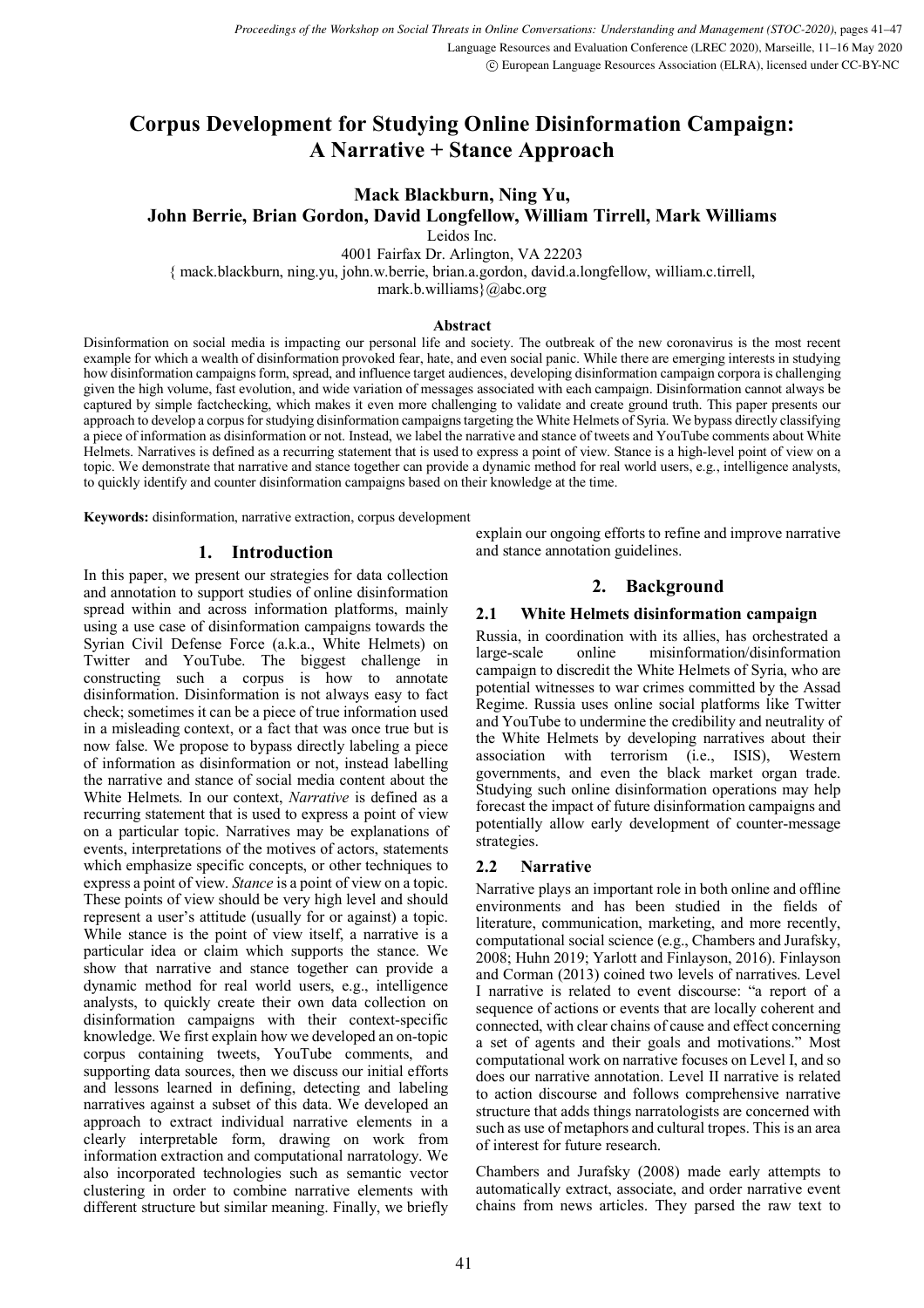extract narrative events tuples about a central actor. For each document, verb pairs linked by common entities are narrative events that make up a narrative chain, and each story can contain multiple narrative chains. Chambers and Jurafsky also ordered and clustered events in the same narrative chain. Miller (2018) discussed computational approaches, e.g., event extraction, to narrative detection. Our approach is closest to these computational narrative analyses.

Past research has often been conducted using lengthy documents such as news articles. There are fewer studies of narratives in the microblog space, where narratives can be generated by groups of users via communication with short messages and/or multi-media. The latter format is sometimes called "small stories" (Georgakopoulou, 2014). Stories created in this way may be contained entirely within one tweet, collaboratively constructed by multiple participants, or sequentially created by a single user across multiple tweets (Dayter, 2015; Georgakopoulou, 2014, 2016). Our work aims to extract elements of narratives and the narratives themselves from tweets and YouTube comments.

# **3. Data collection**

# **3.1 Keyword Driven Data Gathering**

Working with subject matter experts in information operation, we first created a list of keywords (e.g., "syria civil defense"), Hashtags (e.g., "#SyriaHoax") and Twitter accounts (e.g., @RT) that are related to online discussions of the White Helmets and/or from disinformation sources, in both English and Arabic. Querying this list through Gnip Historical PowerTrack API<sup>1</sup> against the period of April 2018 to April 2019 returns a total of 1.2 million tweets. The same keywords were also used to query YouTube Search API2 and gathered information of 1,461 related YouTube videos and 631 channels. We downloaded basic video information such as title, as well as statistics composed of view, likes, dislikes, favorite and comment counts, comments, replies, and captions. To facilitate research of cross-platform information spread, we also get all tweets that refers to YouTube videos.

One drawback of keyword-based data gathering are the false positives due to use of keywords in a context different from the target one. For example, occasionally, White Helmets may be used in a sports context. We took a semiautomatic approach to address this challenge. On one hand, in search queries we reinforce the correct context word and add negative rules for known false context words, e.g., - (scooter OR bike OR bicycle OR football); on the other, we run topic modeling to identify clusters of false positive messages.

## **3.2 Privacy Protection**

We identify personally identifiable information fields in our data (e.g., user ids, emails) and either remove or anonymize such information. Both our data gathering and

|<br>|<br>| https://developer.twitter.com/en/docs/tweets/batch-

historical/overview

anonymization strategies have been approved by our corporate security office and, in some cases, by online service providers (e.g., Twitter). For example, mentioning of a twitter user name in a Tweet "RT @SyriaCivilDef" will be anonymized as "RT @ iAo-MokhyIPkTNyhXbuJmQ."

While protecting personal privacy, we also try not to void data of analytic value by enabling researchers to link anonymized information. For example, URLs are anonymized by sections to allow matching at different levels: youtube.com/anonymizedA/anonymizedB will still partially match youtube.com/anonymizedA/anonymizedC while this similarity will vanish if URLs are anonymized as one single string.

## **3.3 Data Enrichment**

We extend the data fields returned by data APIs to include information that may facilitate understanding of disinformation spread. Some enrichment examples are as follows.

**Named entities** are extracted using tools developed specifically for Twitter data (Ritter, 2011). It can help researchers focus on the mention of particular type of entity, e.g., location or person.

**Segmented hashtags** are hashtags separated into individual words, e.g., #SupportWH to "Support" and "WH" (Maddela, Xu, & Preotiuc, 2019). Hashtags are important in spreading information and in carrying crucial information across social networking and microblog platforms. Segmenting and analyzing hashtags reveal information contained in each and thus enable accurate hashtag alignment.

**Sentiment** is labeled at the message level using TweetMotif<sup>3</sup>, which provides means for researchers to investigate the impact of sentiment on information spread.

**User alignment** provides a probability score in terms of how likely two accounts on different platforms belong to the same person. At this point, this is simply calculated by the string similarity of username (before they are anonymized) using the Levenshtein distance. This enrichment enables researchers to not only track information across platform, but also across multiple usernames belonging to the same user.

**External references** are pages linked from tweets. They either complete the information in the tweet or provide context for the tweet.

For Arabic messages, we also provide English translations using Google translate. For the rest of the paper focusing on narrative labelling, we are going to consider English data only as it is easier to interpret the results than Arabic data when it comes to narrative labeling.

# **4. Narrative Labelling**

In our White Helmets data there are many narratives related to White Helmets, e.g., they are related to terrorist groups,

<sup>&</sup>lt;sup>2</sup>https://developers.google.com/youtube/v3/docs/search/list

<sup>3</sup> https://github.com/ntietz/tweetment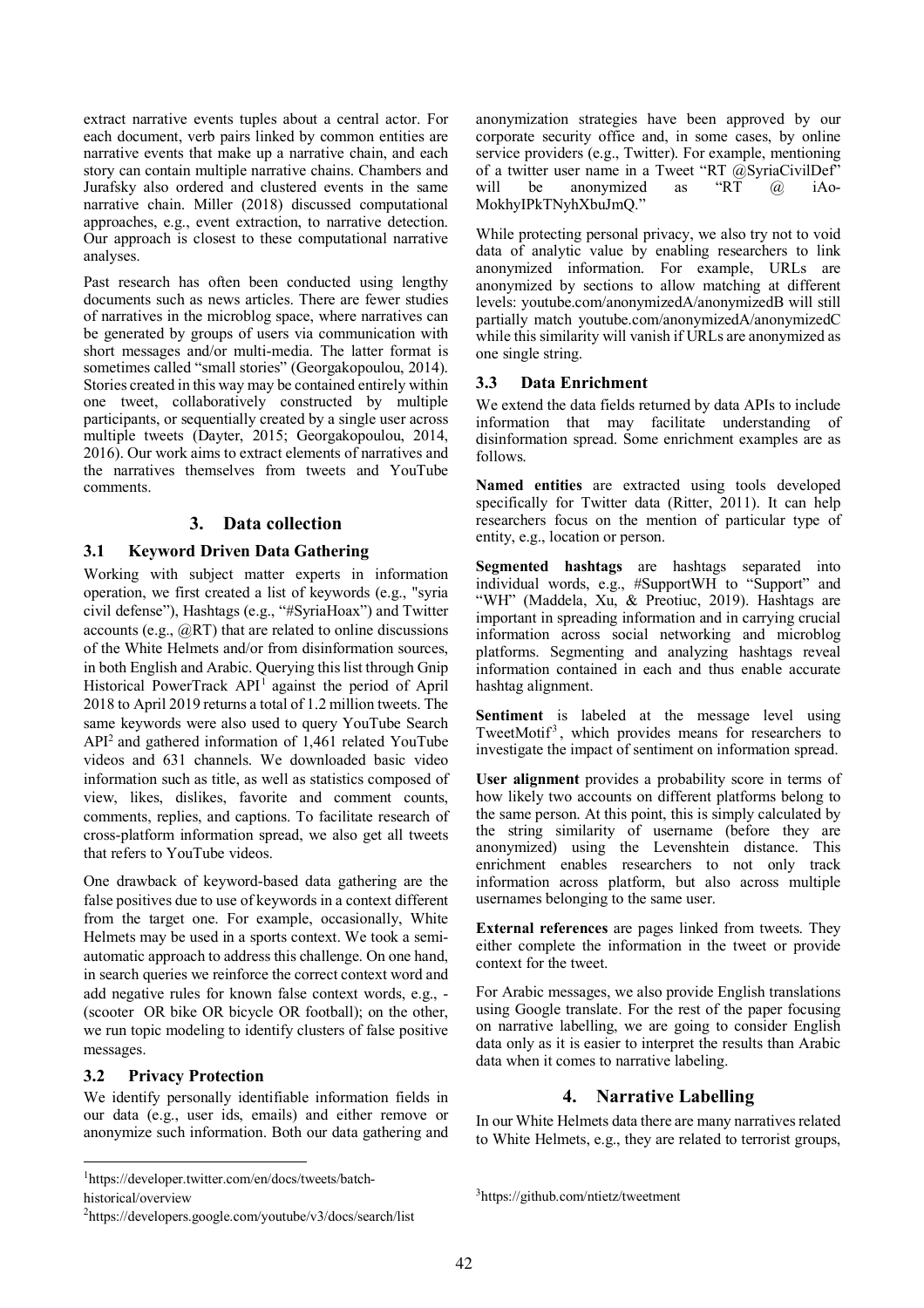they staged an attack at a particular location, or that they are saving lives. Many of them are not easily verified. Others rely on misleading information, have logical leaps, or are purely statements of opinion. Although researchers may rely on information sources as one factor to judge if a piece of information is disinformation or not, we cannot simply assume certain information sources will always spread disinformation about White Helmets because even propaganda sites share a mix of true and false information. Practically, we cannot manually label millions of messages either. In the rest of this section, we will present our data exploration with LDA to gain a sense of the topic space, then present alternative approaches to test to what extent automatic approaches can help us with narrative labeling.

#### **4.1 Data Exploration with LDA**



Figure 1: Retweet and quote network for the top users ranked by PageRank. Users are colored by the predominant keyword group in their tweets.

We ran LDA topic modeling (Blei, Ng, & Jordan 2003) on our data and expected to use topics to approximate narratives. However, sometimes LDA topics are less coherent, combine multiple distinct elements, or represent a semantic unit that cannot be interpreted as a narrative. For example, one LDA topic is represented by the words: *russia*, *assad*, *russian*, *regime*, *disinformation*, *claims*, *kremlin*, *target*, *crimes*, and *conspiracy*. This topic is useful in that it provides some insights on distributionally related content in the dataset. However, it would be a mistake to assume that all texts assigned high confidence for this topic share the same narrative. For example, below are two tweets that are assigned high confidence for this topic:

- "The White Helmets are eyewitnesses 193 to war crimes carried out by the Assad regime (which is backed by Russia)..."
- "How Twitter #disinformation is spread by a combination of Assad apologists, Kremlin bots, dupes and paid propagandists"

Although both tweets mention Assad and Russia aligned keywords, they have a distinctly different meaning.

To clean up the LDA results, we hand-selected narrative related keywords from both LDA output and common terms used in top tweets for each topic. Then we manually grouped these keywords into semantically similar sets. As a result, we got 57 sets (narratives). When mapping such keyword sets onto a retweet network of the most influential users, Figure 1 shows a visibly polarized network where users on each side talk about similar narratives, whether supporting or opposing the White Helmets. This suggests that there are possible disinformation campaigns (upper right) and counter campaigns (lower left) visible in our data.

Overall, several patterns became evident during exploration of the dataset: 1) Many authors and sources can collaboratively construct a narrative that is distributed across disconnected texts; 2) The bias or stance of the narrative toward some issue or entity is often the most important component. As a matter of fact, Lehnert (1981) stated that emotional states are the building blocks for a narrative text; and 3) A narrative can often be summarized with a single statement of fact or opinion, e.g., "rescuers."

#### **4.2 Narrative Extraction Experiment**

Next, we developed several narrative extraction methods, ran them against a 50,000 tweets subset of the White Helmets dataset, and tested them against the 500 most retweeted tweets manually annotated with one of the 57 narratives identified as described in section 4.1 (See Appendix A).

#### **4.2.1 Model Selection**

While event extraction systems such as McClosky et al., 2011; Reschke, et al., 2014; and Wang, 2018 may be effective at extracting narrative events, one additional consideration is that understanding of a narrative requires extracting elements which cannot be classified as an event in the sense of a change of state. For example, relationships between characters, or attributes assigned to characters in a story may be essential to understanding the narrative as intended. However, these kinds of narrative elements may be extracted using methods from open information extraction (OpenIE).

OpenIE systems are designed to extract relations between noun phrases (Mausam, 2016). Many OpenIE systems use a combination of dependency parsing and learned patterns (Mausam and Etzioni, 2012; Wu and Weld, 2010). While some IE systems only extract binary relations, expressions in natural language may also involve more than two noun phrases, or exactly one. Some OpenIE systems have already explored n-ary relations (Christensen and Etzioni, 2011; Pal and Mausam, 2016). Others have also utilized clustering of both noun phrases and relations in order to reduce semantic redundancy (Vashishth and Talukdar, 2018). We incorporate ideas from OpenIE into our verb phrase clustering algorithm, most notably n-ary relations and clustering of embeddings.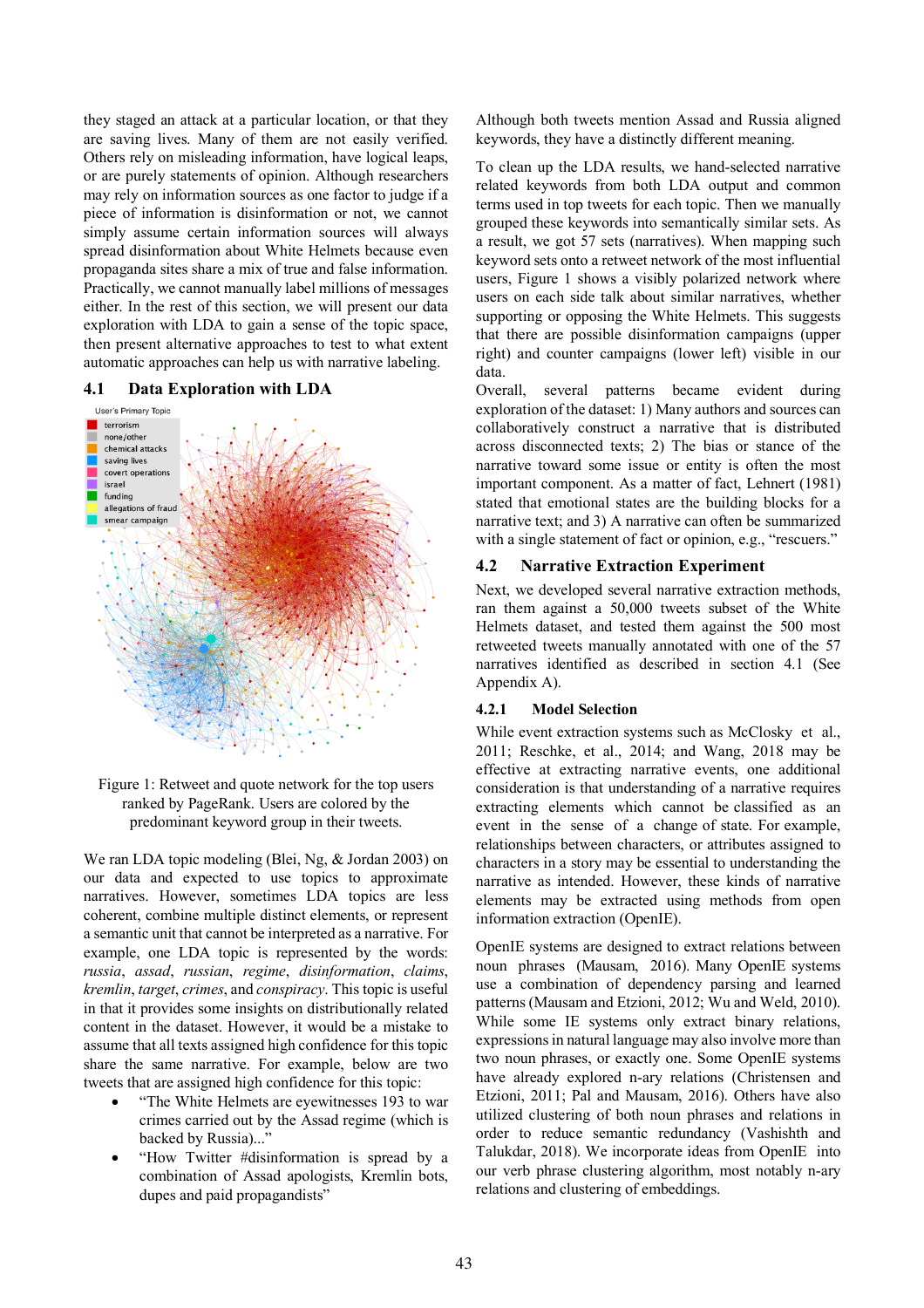**Verb Phrase Clustering (VerbPC)**: vectors are generated for each of the unique verb phrases extracted using dependency parsing, and those are clustered into 100 groups using agglomerative clustering. The number of clusters was fixed at 100 in order to have a fair comparison with LDA and NMF, which also had 100 clusters. An example of an extracted verb phrase: {'verb': ['stage'], 'nsubjpass': ['chemical', 'attack'], 'agent': ['militant']} for "Chemical attack staged by militants."

**Ngram Clustering (NgramC1, NgramC2)**: Scikit-Learn is used to extract 1-3grams from all texts. The FastText vectors of each ngram are clustered using agglomerative clustering. We evaluated with two separate versions of this model: 1) number of clusters fixed at 100 (NgramC2), and 2) distance parameter of agglomerative clustering was set at 1.5 and the number of clusters was induced (NgramC1).

For comparison, we also tested the topic modeling algorithms **LDA** and **NMF** (non-negative matrix factorization) with tf/idf using 100 clusters. For both methods, each text is represented by a binary vector showing the topic with the highest confidence. Additionally, we used the naive approach of bag of words (**BoW**) vectors, limited to the top 500 most common 1-3 grams.

To evaluate each model, the output was fed to a K Nearest Neighbors classifier, and their precision and F1 were recorded in Table 1.

| <b>Method</b>       | F1   | <b>Precision</b> |
|---------------------|------|------------------|
| NgramC1             | 0.33 | 0.71             |
| NgramC <sub>2</sub> | 0.35 | 0.66             |
| <b>VerbPC</b>       | 0.35 | 0.60             |
| <b>Baselines</b>    |      |                  |
| <b>BoW</b>          | 0.28 | 0.60             |
| <b>LDA</b>          | 0.36 | 0.57             |
| <b>NMF</b>          | 0.38 | 0.64             |

Table 1: KNN Classification Results on Narrative Extraction Methods

### **4.2.2 Results and Discussions**

The most precise algorithm is clustering of ngrams. Verb phrase clustering was more effective than LDA and BoW, but was less effective than NMF and ngram clustering. This may suggest that one approach forward would be to extract text units from the documents that are smaller and more common across texts than verb phrases, but would still convey more of a coherent meaning than ngrams alone. Phrase mining systems such as (Liu et al., 2015), which can extract high-quality readable phrases, may be effective here. While all embedding algorithms here used FastText and cosine distance for agglomerative clustering, incorporating more sophisticated semantic distance measurements may be more effective in the future.

### **4.3 Supervised Approach**

Given that none of the fully automatic narrative extraction approaches we examined in section 4.2 yield results that are good enough to be used as ground truth and there is still more research to be done on this topic. Hence, we are pursuing in parallel a supervised learning approach, which requires more training data.

Here are the steps we plan to take to create the annotation set. Starting with the full data:

#### **Twitter:**

- Remove all texts that have fewer than 200 retweets
- Sample of unique texts randomly, weighted by  $#$ of times occurring in corpus, random ordering
- Final annotation set is 10,000 tweets

### **YouTube:**

- Randomly Sample of unique texts, weighted by # of times occurring in corpus, with random ordering
- In the annotation set, the number of texts from YouTube should be proportional to the number of relevant YouTube texts in all unique text values.
- Final annotation set is length 10,000 \* ((number<br>of YouTube texts matching relevance of YouTube texts matching relevance query)/(number of unique texts))

After generating the annotation candidates, we asked 9 annotators for two annotation tasks: stance and narrative. We assigned a few small batches (30-60 pieces of text) to all annotators in order to see their agreement scores and make changes to the annotation guidelines if necessary. Once all annotators had completed 120 messages, we split the rest of the data into separate batches. Each annotator annotated 100 messages by themselves and then 100 together. Periodically we calculated the inter-annotator reliability by Fleiss' kappa to determine if we need to give them more guidance or modify the guidelines.

Once we have all the training data annotated, it will be used to train several supervised multi-classification systems with text representations from simple tf/idf vector to multilingual BERT or FastText with pretrained Spanish embeddings.

## **5. Conclusion and Future Work**

In this paper, we have demonstrated our end-to-end effort in developing a corpus for studying disinformation campaigns across platforms. We focused on the most challenging annotation tasks and discussed our early exploration of an automatic approach to extract elements of narratives on microblogs. While our approach shows promising results, we still have a long way to go in terms of accurately generating ground truth data. Our future plans are two-fold: First, we will continue our focus on optimizing narrative event extraction as well as linking these events into narratives by taking full advantage of microblog attributes. Secondly, we will continue to improve our annotation guidelines and processes and start to explore a supervised approach.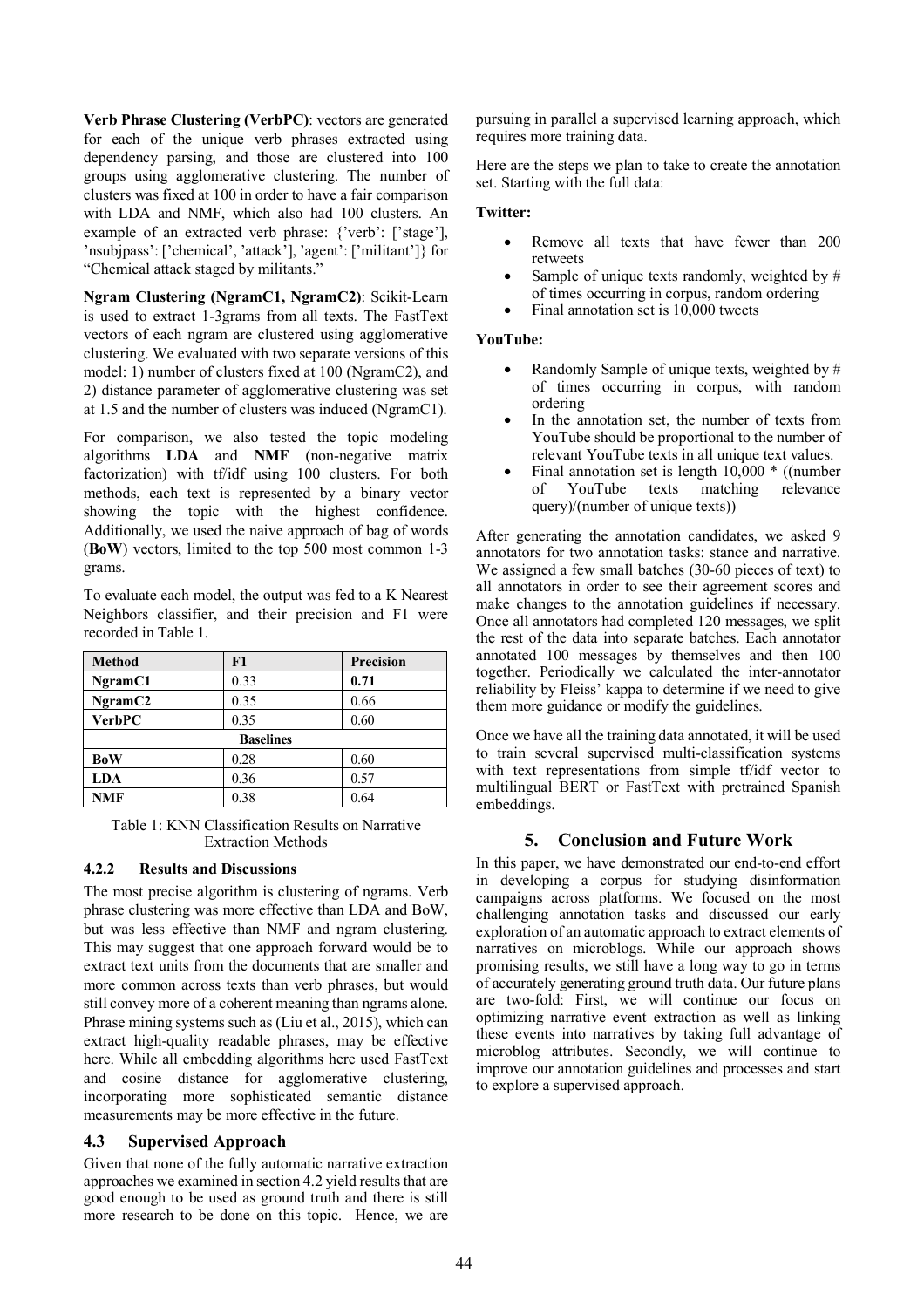## **6. Ethical Considerations**

There are some privacy concerns related to the work we discussed here: disclosing social media users' personal point of view without their explicit consent (Fiesler and Proferes, 2018), and the risk of wrongly associating users with disinformation spread activities during our manual or automatic labeling process. To mitigate those risks, we anonymize our data, reach agreement with each social company regarding out data collection and anonymization plan, and strictly follow IRB and private guidance provided by the research program. We also only allow researchers who have completed DARPA privacy training and meet all privacy compliance requirements to access data.

#### **7. Acknowledgements**

We thank our anonymous reviewers for their valuable feedback. This material is based upon work supported by the Defense Advanced Research Projects Agency (DARPA) and the Army Research Office (ARO) under Contract No. W911NF-17-C-0095. The content of the information in this document does not necessarily reflect the position or the policy of the U.S. Government, and no official endorsement should be inferred.

#### **8. Bibliographical References**

- Blei, D. M., Ng, A. Y., & Jordan, M. I. (2003). Latent dirichlet allocation. Journal of machine Learning research, 3(Jan), pp. 993-1022.
- Chambers, N., & Jurafsky, D. (2008). Unsupervised learning of narrative event chains. In Proceedings of ACL-08: HLT. Association for Computational Linguistics, pp. 789–797.
- Christensen, J., Soderland, S., & Etzioni, O. (2011). An analysis of open information extraction based on semantic role labeling. In Proceedings of the Sixth International Conference on Knowledge Capture, pp. 113-120.
- Dayter, D. (2015). Small stories and extended narratives on twitter. Discourse, Context and Media, 10, pp. 19–26.
- Fiesler, C., & Proferes, N. (2018). "Participant" perceptions of twitter research ethics. SocialMedia+ Society, 4(1):2056305118763366
- Finlayson, M. A., & Corman, S. R. (2013). The military interest in narrative. Sprache und Datenverarbeitung, 37(1-2), pp. 173-191.
- Georgakopoulou, A. (2014). Between narrative analysis and narrative inquiry: The long story of small stories research. Urban Language and Literacies, 131, pp. 1-17.
- Hühn, P., et al. (eds.): The living handbook of narratology. Hamburg: Hamburg University. http://www.lhn.unihamburg.de/
- Pal, H., & Mausam (2016). Demonyms and compound relational nouns in nominal open IE. In Proceedings of the 5th Workshop on Automated Knowledge Base Construction, pp. 35-39.
- Lehnert, W. G. (1981). Plot units and narrative summarization. Cognitive science, 5(4), pp. 293-331.
- Liu, J., Shang, J., Wang, C., Ren, X., & Han, J. (2015). Mining quality phrases from massive text corpora. In Proceedings of the 2015 ACM SIGMOD International Conference on Management of Data, pp. 1729-1744.
- Maddela, M., Xu, W., & Preoţiuc-Pietro, D. (2019). Multitask pairwise neural ranking for hashtag segmentation. arXiv preprint arXiv:1906.00790.
- McClosky, D., Surdeanu, M., & Manning, C. D. (2011). Event extraction as dependency parsing for bionlp 2011. In Proceedings of the BioNLP Shared Task 2011 Workshop. Association for Computational Linguistics, pp. 41-45.
- Miller, B. (2018). Cross-document narrative alignment of environmental news: A position paper on the challenge of using event chains to proxy narrative features. In Proceedings of the Workshop Events and Stories in the News 2018, pp. 18-24.
- Ritter, A., Clark, S., & Etzioni, O. (2011). Named entity recognition in tweets: an experimental study. In Proceedings of the conference on empirical methods in natural language processing. Association for Computational Linguistics, pp. 1524-1534.
- Reschke, K., Jankowiak, M., Surdeanu, M., Manning, C. D., & Jurafsky, D. (2014). Event extraction using distant supervision. In Proceedings of the International Conference on Language Resources and Evaluation Conference (LREC), pp4527-4531.
- Vashishth, S., Jain, P., & Talukdar, P. (2018). Cesi: Canonicalizing open knowledge bases using embeddings and side information. In Proceedings of the 2018 World Wide Web Conference, pp. 1317-1327.
- Wang, W. (2018). Event detection and extraction from news articles (Doctoral dissertation, Virginia Tech).
- Wu, F., & Weld, D. S. (2010). Open information extraction using Wikipedia. In Proceedings of the 48th Annual Meeting of the Association for Computational Linguistics. Association for Computational Linguistics, pp. 118-127.
- Yarlott, W. V. H., & Finlayson, M. A. (2016). Learning a better motif index: Toward automated motif extraction. In 7th Workshop on Computational Models of Narrative (CMN 2016).

### **9. Appendix A: 57 White Helmets Narratives**

| <b>Narrative Tag</b> | <b>Description</b>                                                                                    |
|----------------------|-------------------------------------------------------------------------------------------------------|
| israel evac wh       | discusses event of<br>Israel evacuating<br><b>WH</b>                                                  |
| wh save lives        | author believes WH<br>save peoples lives                                                              |
| wh_in_danger         | WH are under threat<br>or are deliberately<br>targeted by Assad<br>military, WH need to<br>be rescued |
| wh fake evidence     | WH stage videos or<br>photos, or<br>otherwise provide<br>fake evidence                                |
| us_funding_freeze    | discussion of event<br>of US freezing WH<br>funding                                                   |
| wh terrorists        | WH are linked to<br>terrorists, help                                                                  |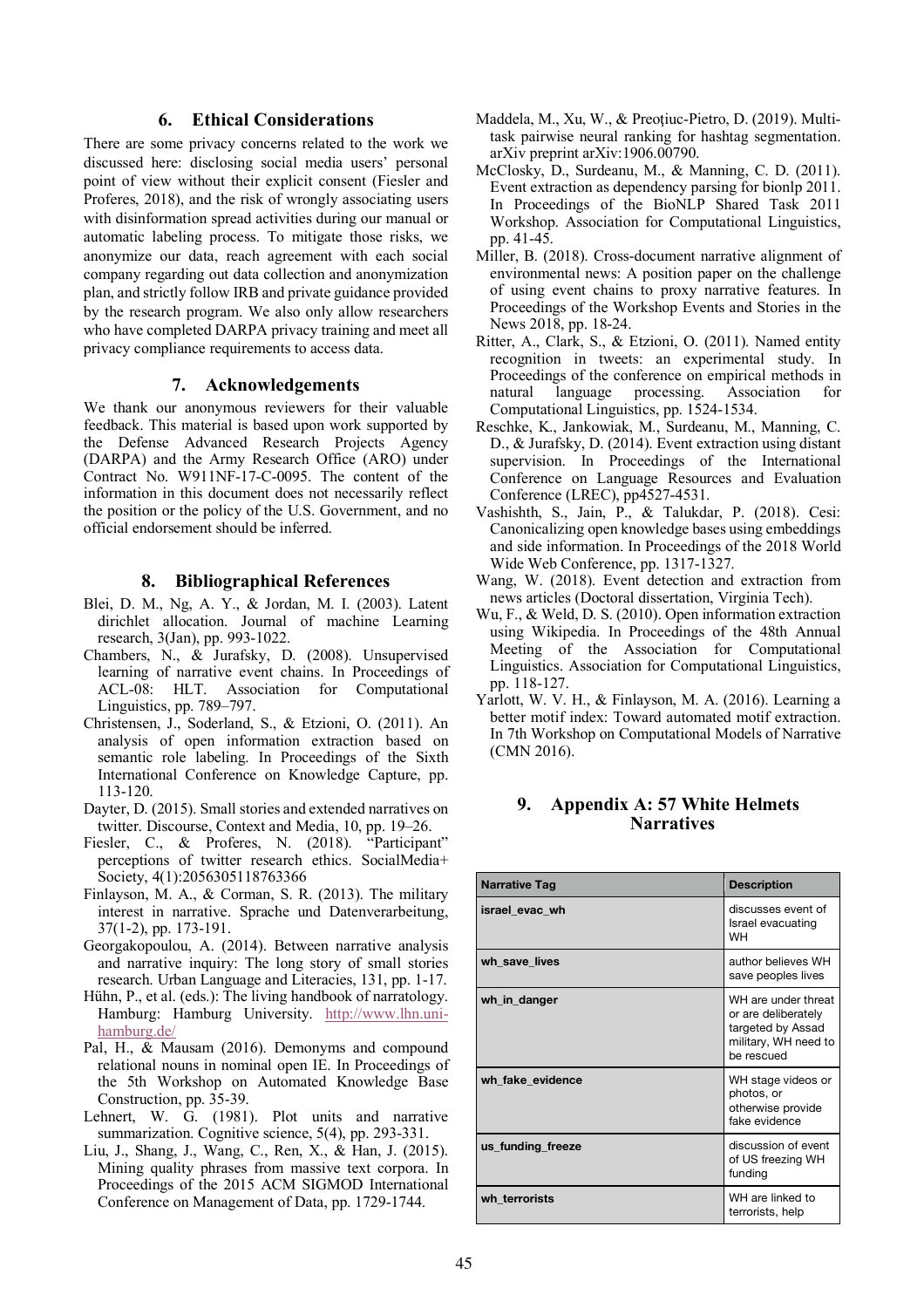|                                  | terrorists, or share<br>facilities/resources<br>with terrorists                                                  |
|----------------------------------|------------------------------------------------------------------------------------------------------------------|
| uk_asylum                        | Discussion of event<br>of UK providing<br>asylum to WH<br>members                                                |
| uk connection                    | WH connection to<br>the UK by funding,<br>policy, or official<br>statements                                      |
| us_connection                    | WH connection to<br>the US by funding,<br>policy, or official<br>statements                                      |
| russia_assad_connection          | Russia and Assad<br>act as a<br>coordinated axis<br>(negative)                                                   |
| civilian_casualties              | Deaths of civilians<br>during military<br>actions by Russia or<br>Assad gov                                      |
| anti_wh_smear_campaign           | WH are being<br>targeted by misinfo<br>or smear campaign                                                         |
| wh_propaganda                    | WH are propaganda<br>tools or make<br>propaganda                                                                 |
| western_connection               | WH are connected<br>to "the west".<br>NATO, or the EU, or<br>are favored by<br>"western" entities                |
| wh_used_to_promote_regime_change | WH are a tool used<br>to promote a<br>"regime change"<br>agenda                                                  |
| netherlands funding freeze       | Discussion of<br>Netherlands<br>freezing funding for<br>WH                                                       |
| russia_opposes_wh                | Russia opposes the<br>WH either in general<br>or in a way distinct<br>from a smear<br>campaign                   |
| israel connection                | WH connection to<br>Israel or "zionism"<br>by funding, policy,<br>or official<br>statements                      |
| wh_participate_in_execution      | WH participate in,<br>are present during,<br>or clean up after<br>executions                                     |
| wh_committed_war_crimes          | WH committed<br>mass murder or<br>otherwise broke<br>international law in<br>violent ways                        |
| wh_not_legitimate                | WH are a "fake" or<br>"illegitimate" group<br>or are contrasted<br>with Assad<br>government<br>affiliated groups |

| media_favor_wh       | Media outlets are<br>biased in favor of<br>wh, are complicit in<br>falsifying evidence,<br>or refuse to convey<br>anti-WH information |
|----------------------|---------------------------------------------------------------------------------------------------------------------------------------|
| wh_win_oscar         | Discusses WH<br>winning Oscar or<br>refers to them as<br>"oscar-winning"                                                              |
| wh_evac              | Discussion of wh<br>evacuation in<br>general without<br>mentioning Israel                                                             |
| wh_asylum            | wh will be provided<br>asylum or resettled<br>in nonspecific<br>country                                                               |
| wh_not_helpful       | WH do not help<br>civilians or do not<br>accomplish what<br>they claim                                                                |
| assad_war_crimes     | Assad military<br>actions are mass<br>murder or other very<br>violent acts                                                            |
| canada_asylum        | WH are provided<br>with asylum in<br>Canada                                                                                           |
| covert_ops           | WH are involved in<br>covert operations or<br>are secretly<br>affiliated with<br>foreign military or<br>intelligence<br>agencies      |
| wh_foreign_influence | WH are affiliated<br>with governments<br>or organizations<br>foreign to Syria,<br>which makes them<br>illegitimate.                   |
| germany_asylun       | WH will be provided<br>asylum in Germany                                                                                              |
| roger_waters_emails  | Discussion of<br>emails sent to<br><b>Roger Waters</b><br>requesting he<br>endorse the WH.<br>and his statements<br>after that        |
| wh_illegal_acts      | WH engage in other<br>heinous acts such<br>as kidnapping,<br>drugging people, or<br>mishandling dead<br>bodies                        |
| wh_organs            | WH are organ<br>traffickers or<br>harvest organs of<br>dead or living<br>people                                                       |
| wh_document_crimes   | WH provide video<br>or photo evidence<br>of war crimes by<br>Russia or Assad                                                          |
| misinformation       | Discussion of<br>mis/disinformation                                                                                                   |